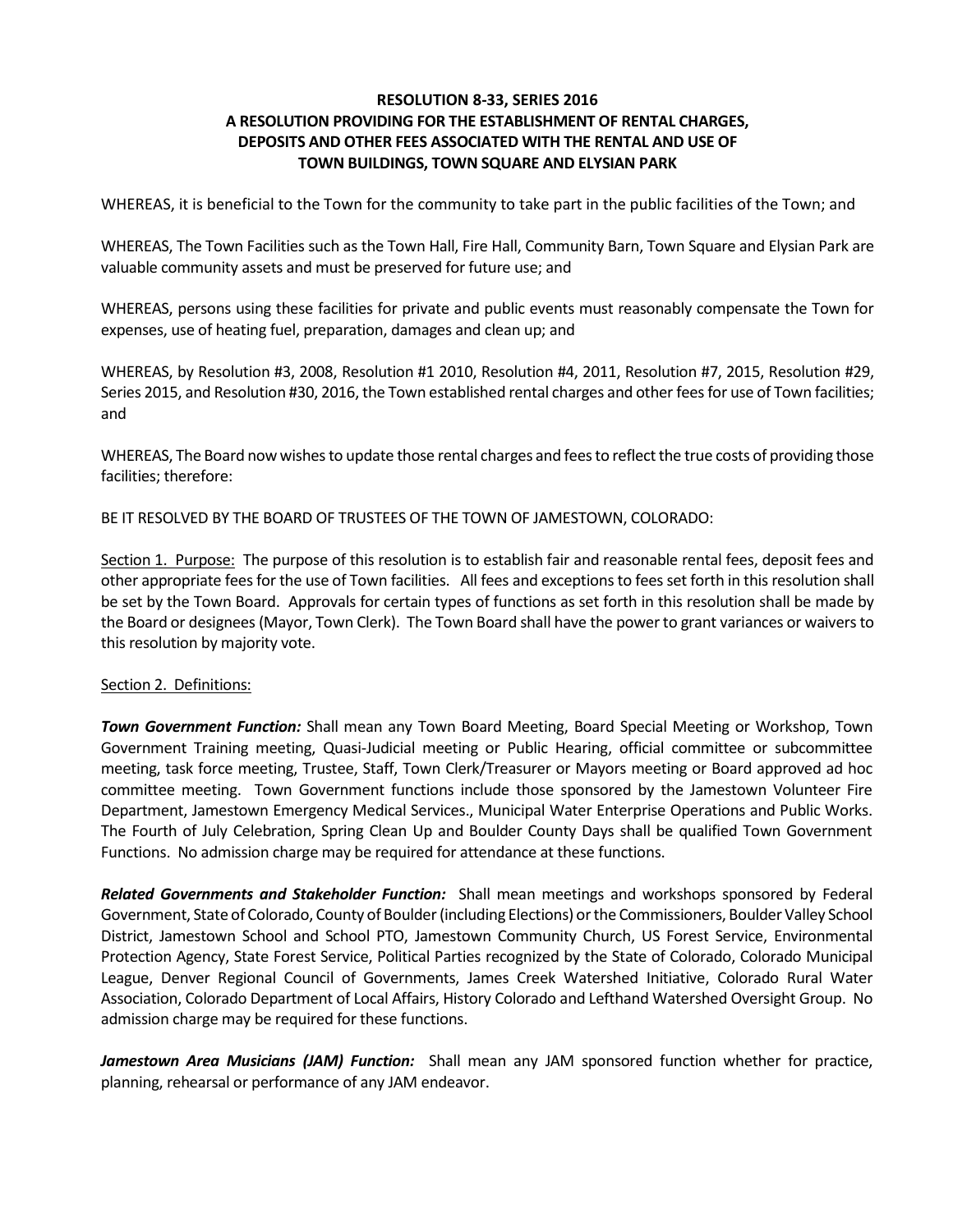*Charitable Function:* Shall mean any activity used to raise money for a needy individual, family or group, or government organization or a registered, qualified charity. If an admission fee is charged, no part of it may be retained as profit by the sponsors of the event unless the sponsor is a registered, qualified charity.

*Public Function:* A function of any type where the general public is invited whether or not an admission fee is charged. Any admission fee must be used directly and only to provide food, drink or entertainment or other direct benefit for the attendees.

*Private Party:* Any function where the general public is not invited including, but not limited to, a wedding, family reunion or anniversary party. No admission charge may be required for these functions. Applications will not be accepted from non-residents unless the event is co-sponsored by a Jamestown resident willing to be personally responsible for meeting all requirements of the rental contract.

*Commercial Endeavor:* Any function for which an admission is charged or services or items are sold and any part of which is retained for the benefit of the individuals hosting the event. Exception for Education and Enrichment classes, see below.

*Private Endeavor:* Use of a Town facility for a purpose that is acceptable to the Town that does not meet the definition and stated requirements of a Town Government Function, Related or Stakeholder Government Function, Jamestown Area Musician Function, Charitable Function, Public Function, or Private Party. Acceptable uses:

- Artist studio
- General storage for construction projects

*Education/Enrichment Function:*Any function open to the general public for the purpose of instruction, education or enrichment that will enroll at least five students may or may not charge a class fee, and will continue on an ongoing basis for a set period not to exceed eight weeks.

If a function does not meet the full definition and stated requirements of a Town Government Function, Related or Stakeholder Government Function, Jamestown Area Musician Function, Charitable Function, Public Function, Private Endeavor or Private Party; it shall be deemed to be a Commercial Enterprise.

Only those functions meeting the definition of a Town Government Function are covered under the Town's insurance policy.

3. Fees: This resolution relates to the following schedule of fees, charges and deposits and may be negotiable in some circumstances. The fees for each type of approved function are set forth in the attached Appendix A and Rental Agreement. Guidelines for use of Town facilities shall as set forth in Appendix B of this resolution. Persons using the Town Hall for an event must also indemnify the Town by executing Appendix C. Appendices must be executed whether or not fees are applicable except that Town Government events shall not be subject to appendices.

4. Priority of Use: Priority for use of Town facilities shall be in the order listed above with Town Government having the highest priority and commercial endeavors the least priority.

5. Repeal: This resolution repeals all previous resolutions associated with the establishment of rental charges for Town facilities.

6. Applications: The Town reserves the right to reject any application, alter conditions or fees, for any reason as determined by the Town Board of Trustees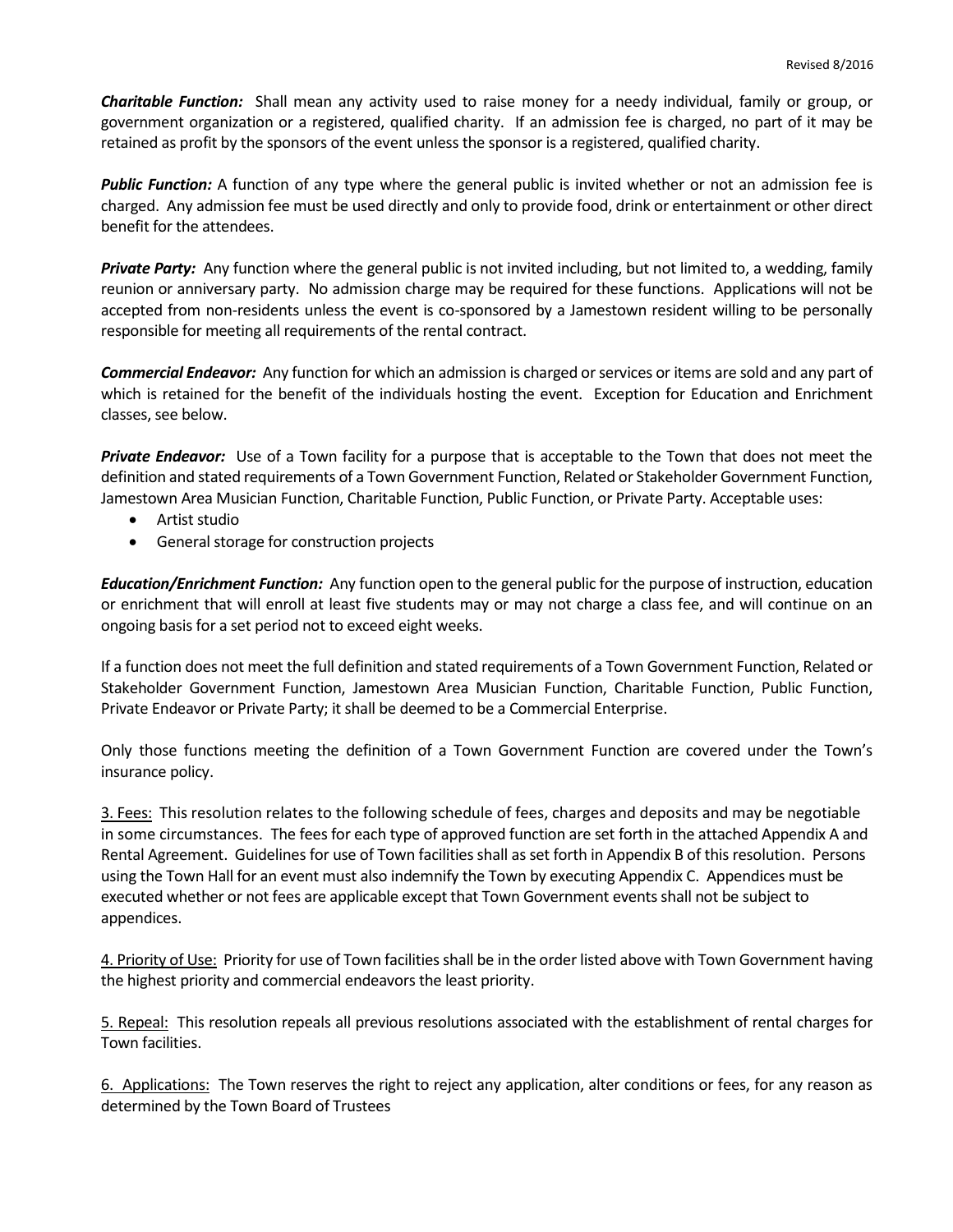7. Effective Date: This resolution shall become effective immediately, upon approval by the Board and signature by the Mayor.

INTRODUCED, READ, ADOPTED, APPROVED, AND SIGNED THIS 5<sup>th</sup> DAY OF OCTOBER, 2015.

**ATTE** 

Chris Krolick, Interim Town Clerk Pro-Tevn Chad Drost

 $\mathcal{U}$ Tara Schoedinger, Mayor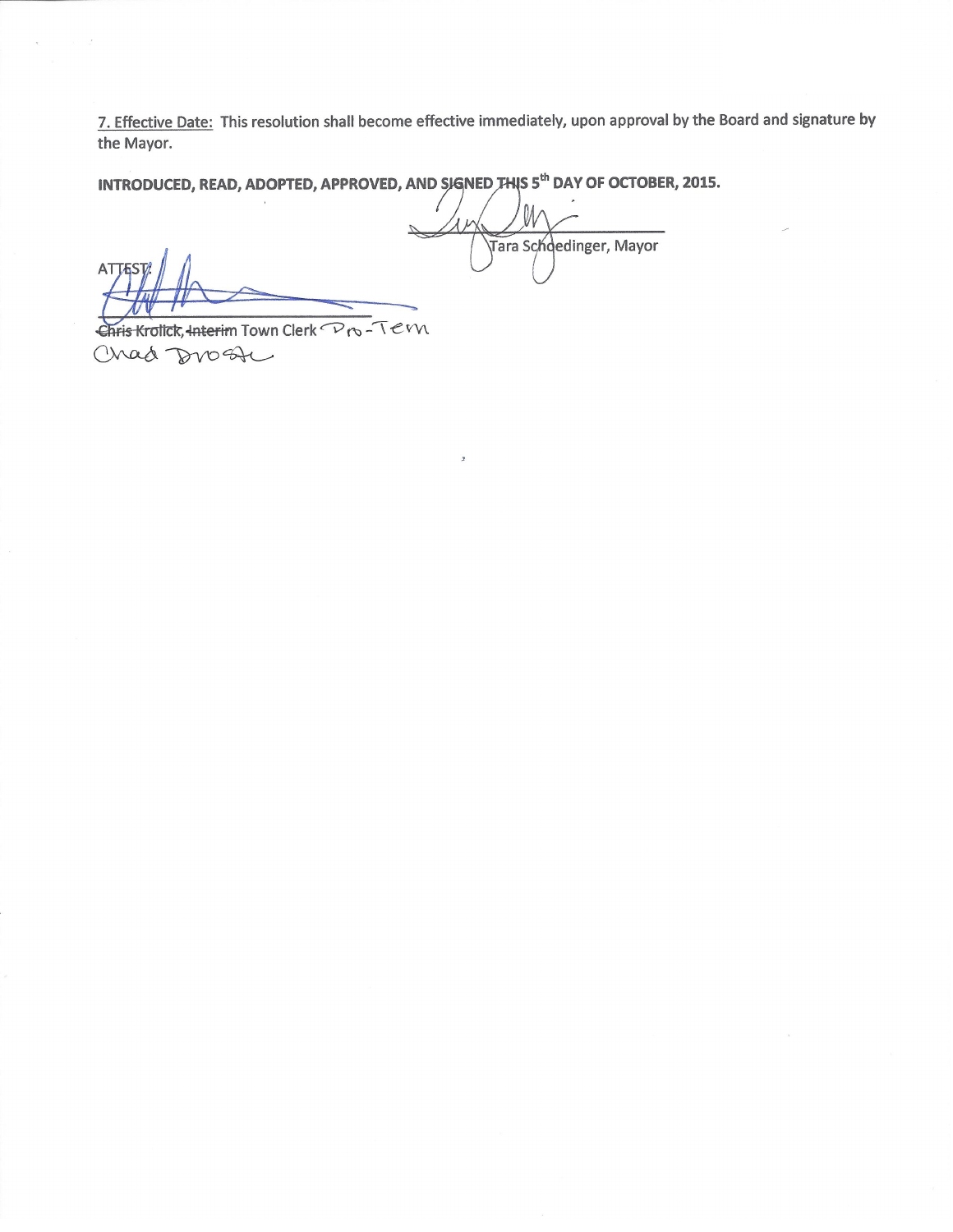### **Appendix A and Rental Agreement** Town of Jamestown Po Box 298, 118 Main Street, Jamestown 80455 303 449-1806

### **Schedule of Fees: Town Hall, Fire Hall\***

Town Government Function Related Government, **Stakeholders** Jamestown Area Musicians Charitable Functions Note 1 Public Functions Private Parties Note 3 Commercial Endeavors Note 5 Education/ Enrichment Function Note 1 Rental Fee No fee No Fee No fee \$150/day \$150/day \$150/day \$150/day \$150/day Damage Deposit/Cleaning Deposit None | \$150/day | Note 2 | \$150/day | \$ 300 | \$ 300 | \$300 | \$300 Tables, Chairs **Included** Included Included Included Included Included Included Included Included Propane Charge\*\* | No Charge | \$5/hour | \$5/hour | \$5/hour | \$5/hour | \$5/hour | \$5/hour | \$5/hour

\* No alcoholic \*beverages may be consumed on the premises of the Fire Hall unless approved in writing by the Town Board.

\*\*Applies from October 1 to April 30

#### **Schedule of Fees: Community Barn**

|                                       | Town<br>Government<br><b>Function</b> | Related<br>Government.<br><b>Stakeholders</b> | Jamestown<br>Area<br><b>Musicians</b> | Charitable<br><b>Functions</b><br>Note 1 | Public<br><b>Functions</b> | Private<br>Parties<br>Note 3 | Commercial<br>Endeavors<br>Note 5 | Private<br>Endeavor<br>Note 6 | Education /<br>Enrichment<br>Function Note 1,<br>Note 5 |
|---------------------------------------|---------------------------------------|-----------------------------------------------|---------------------------------------|------------------------------------------|----------------------------|------------------------------|-----------------------------------|-------------------------------|---------------------------------------------------------|
| <b>Rental Fee</b>                     | No fee                                | No Fee                                        | No fee                                | \$50/day                                 | \$50/day                   | \$50/day                     | \$50/day                          | \$50/day                      | \$50/day                                                |
| Damage<br>Deposit/Cleaning<br>Deposit | None                                  | \$50/day                                      | Note 2                                | \$50/day                                 | \$50/day                   | \$50/day                     | \$50/day                          | \$50                          | \$100                                                   |
| Tables, Chairs*                       | Included                              | Included                                      | Included                              | Included                                 | Included                   | Included                     | Included                          | Not<br>Included               | Included                                                |
| Propane Charge**                      | No Charge                             | \$5/hour                                      | \$5/hour                              | \$5/hour                                 | \$5/hour                   | \$5/hour                     | \$5/hour                          | \$5/hour                      | \$5/hour                                                |

\* Community Barn Renters must pick up and return tables and chairs from Town Hall.

\*\*Applies from October 1 to April 30

Page 1 of 3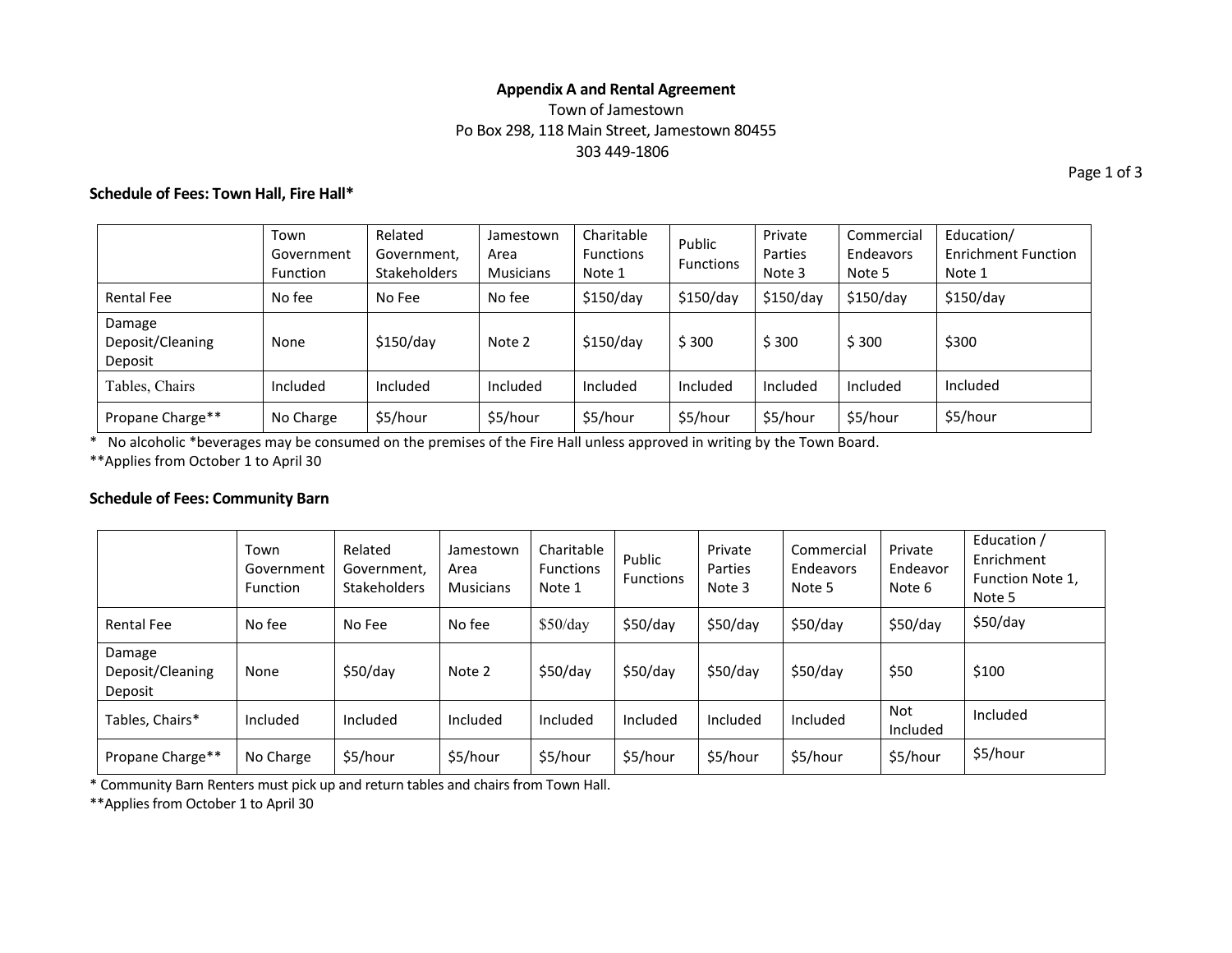#### **Schedule of Fees: Elysian Park or Town Square**

|                              | Town<br>Government<br><b>Function</b> | Related<br>Government,<br><b>Stakeholders</b> | Jamestown<br>Area<br><b>Musicians</b> | Charitable<br><b>Functions</b><br>Note 1 | Public<br><b>Functions</b> | Private<br>Parties<br>Note 3 | Commercial<br>Endeavors | Education /<br><b>Enrichment Function</b><br>Note 1, Note 5 |
|------------------------------|---------------------------------------|-----------------------------------------------|---------------------------------------|------------------------------------------|----------------------------|------------------------------|-------------------------|-------------------------------------------------------------|
| <b>Rental Fee</b>            | No Fee                                | No Fee                                        | No Fee                                | \$50                                     | \$50                       | \$50                         | Note 4                  | \$50                                                        |
| Damage/Cleaning<br>Deposit   | None                                  | None                                          | Note 2                                | \$100                                    | \$100                      | \$100                        | Note 4                  | \$100                                                       |
| Tables, Chairs,<br>Canopies* | None                                  | \$50                                          | None                                  | \$50                                     | \$50                       | \$50                         | \$50                    | Included                                                    |

\* Elysian Park or Town Square Renters must pick up and return tables and chairs from Town Hall

Note 1. The rental fee is waived for Jamestown Residents

Note 2. Terms in accordance with Town/JAM Memorandum of Understanding

Note 3. Rental fee is waived for funeral or memorial services

Note 4. Use Table below for calculating rental fee and damage deposit for commercial endeavors in parks and Town Square:

| Number of participants: Rental fee: | Damage/Cleaning Deposit |
|-------------------------------------|-------------------------|
| \$50.                               | \$100.                  |
| \$100.                              | \$200.                  |
| \$200.                              | \$400.                  |
| \$500.                              | \$500.                  |
|                                     |                         |

Note 5. Fees for Education and Enrichment functions. Charges for such events will be based upon each session. The rental fee per session shall be \$50. The damage deposit shall be \$100 per session and will be returned, less any town costs for clean up after any session. A session is defined a series of classes meeting at regularly scheduled intervals over an eight week period. Longer periods require additional rental agreements(s).

Note 6. The Community Barn may be rented on a weekly basis for a period not to exceed four weeks for Personal Endeavors. The weekly charge shall be \$150 per week and shall include electricity. An additional propane charge of \$20 per week shall be applied for rentals between October 1 and April 30. Damage deposit shall be \$150. Longer periods require additional rental agreements(s).

**General Note: Damage and cleaning deposits.** Deposit will be returned after the premises have been inspected by Town staff. The Town reserved the right to hire a contractor to make repairs or clean the premises if inspection is unsatisfactory, in which case the deposit shall be withheld until any issues have been corrected. In this case, only the remaining balance, if any shall be returned.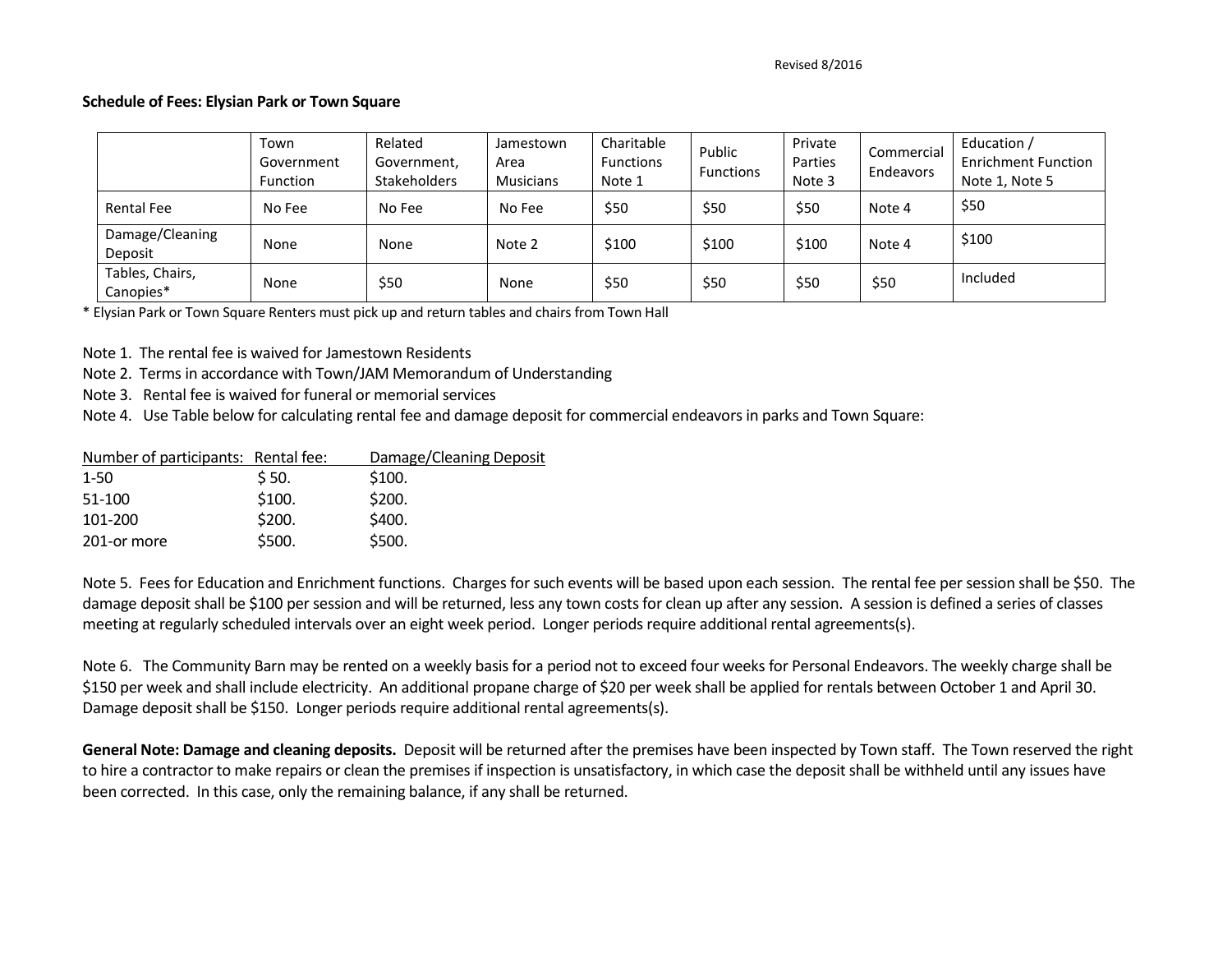### **Appendix A (Continued) Application and Rental Agreement**

| Date of Event: ________________ If multiple days, From: ___________ To: __________ Time: From ________ To _________ |  |  |  |                                             |  |  |
|---------------------------------------------------------------------------------------------------------------------|--|--|--|---------------------------------------------|--|--|
|                                                                                                                     |  |  |  |                                             |  |  |
|                                                                                                                     |  |  |  |                                             |  |  |
|                                                                                                                     |  |  |  |                                             |  |  |
| Rental Fee (non-refundable): __________________                                                                     |  |  |  | Table/Chair/Canopy Rental?: Y / N Total \$: |  |  |
| Number of Attendees Expected: _________________ Cleaning/Damage Deposit Total \$: __________________                |  |  |  |                                             |  |  |
| Propane Charge for inside facilities, October 1 - April 30 only, \$5/hour: \$: ______________________               |  |  |  |                                             |  |  |
|                                                                                                                     |  |  |  |                                             |  |  |
| Special Event Liability Policy? ______________ If declined, see below and Initial here_____.                        |  |  |  |                                             |  |  |

Acknowledgement: I agree to abide by the terms of the attached "Jamestown Facilities Rental Requirements" (appendix B to this agreement) and agree to restore the Town facility to original configuration, repair and condition within 24 hours of the end of my event. Deposits will be returned after the premises have been inspected by Town staff. The Town reserves the right to hire a contractor to make repairs or clean the premises if inspection is unsatisfactory, in which case the deposit shall be withheld until any issues have been corrected. In this case, only the remaining balance, if any shall be returned. I understand that the Town may deduct the actual cost of any repairs, cleaning or restoration from my deposit. If the cost of restoration is greater than the deposit amount, I agree to pay the difference within 10 days of presentation of an invoice for same.

Rental of the Town Hall does not include use of audio, visual, or lighting owned by the Jamestown Area Artists and Musicians organization. No alcoholic beverages may be consumed in or around the Fire Hall without the written consent of the Town Board.

I further acknowledge that I am responsible for damage to the facility, lost or stolen Town or personal property and harm to any person or property as a result of my event in accordance with Section E of Appendix B, "Jamestown Facilities Rental Requirements". I agree to indemnify the Town, by executing Appendix C of this agreement.

This contract also constitutes an agreement to abide by all pertinent laws and ordinances governing the Town of Jamestown. 

 $\_$  , and the set of the set of the set of the set of the set of the set of the set of the set of the set of the set of the set of the set of the set of the set of the set of the set of the set of the set of the set of th

Renter's Signature **Community** Cate Communist Communist Communist Communist Communist Communist Communist Communist Communist Communist Communist Communist Communist Communist Communist Communist Communist Communist Commun

| Approved: Mayor, Trustee or Town Clerk | itle | Date |  |
|----------------------------------------|------|------|--|
|                                        |      |      |  |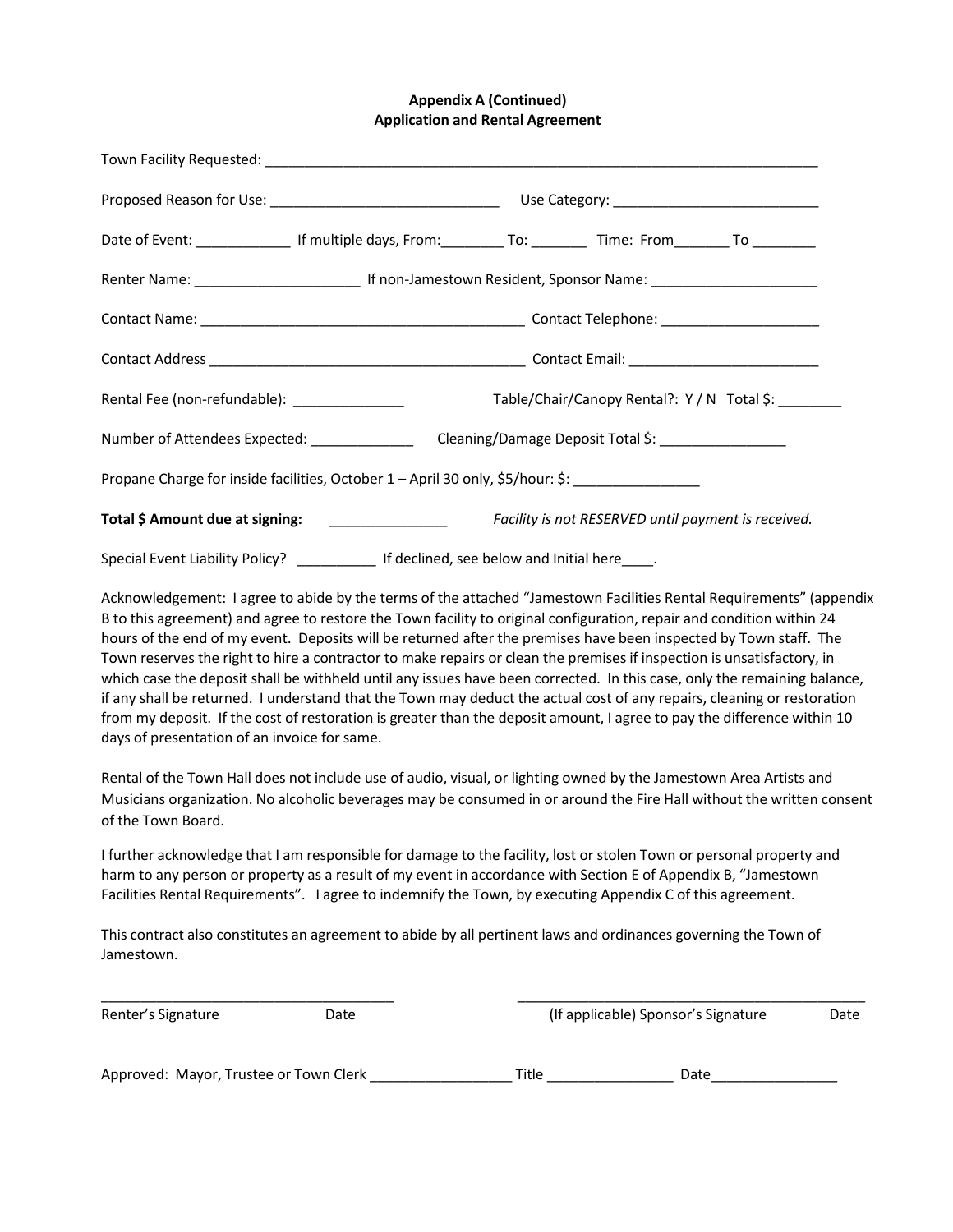## **TOWN OF JAMESTOWN Appendix B to Resolution 8-33, Series 2016**

# *JAMESTOWN FACILITIES RENTAL REQUIREMENTS*

APPLICATION DATE: Applicant Name:

# *GUIDELINES FOR RENTAL OF TOWN FACILITIES*

*(Where reference is made to the "Town Hall" requirements shall also apply to the Fire Hall)*

## A. Guidelines for Conserving Energy: (\$5.00 per hour for propane)

- 1. The heater should be turned on no earlier than one hour before any event. The thermostat should be set to a reasonable temperature but not more than 70 degrees.
- 2. The lights and heat in the Town Hall, restroom and Town Office must be turned off when the event is over and all doors locked. If lights are left on, a shut off fee of \$5 per day will be deducted from the cleaning/damage deposit.

## B. Cleaning the Town Hall

- 1. The Town Hall floor shall be swept and wood portions mopped with vinegar/water; chairs and tables will be returned to original configuration by noon the following day. The restroom shall be left clean; and all trash must be removed from the facility.
- 2. If the Town Hall is not cleaned, or damage has occurred, the Town will return the facility to its original condition and deduct the cost from the cleaning/damage deposit. The cleaning will be performed by an outside contractor and any refundable balance of the cleaning/damage deposit will be held until the final invoice for cleaning or damage repair is received by the Town.
- 3 . Chairs, Tables, Canopy Rental: Return the same day as use. Tables, chairs will be cleaned; canopies folded and put back in box(es). Cost of cleaning, packaging and repair will be deducted from the cleaning/damage deposit based on the principal outlined above.

# C. Hazard Regulations:

- 1. Fire Safety: The fireplace may not be used at this time. It is not safe!
- 2. Legal capacity of the Town Hall is 150 people not to exceed this amount.
- 3. Fire extinguishers and fireplace screen will be provided by the Town.
- 4. No smoking is permitted inside the building at any time.
- 5. The sale of alcohol is prohibited unless a SPECIAL EVENTS permit has been obtained from the Town Liquor Board under the regulations of the State of Colorado.
- 6. The responsible party shall not allow a the event to become a nuisance to residents or an impediment to persons using the public road to and from the facility. Noise levels shall be minimized and events shall be curtailed after 10PM Sunday through Thursday and midnight on Friday and Saturday.
- 7. Town Office is off limits at all times.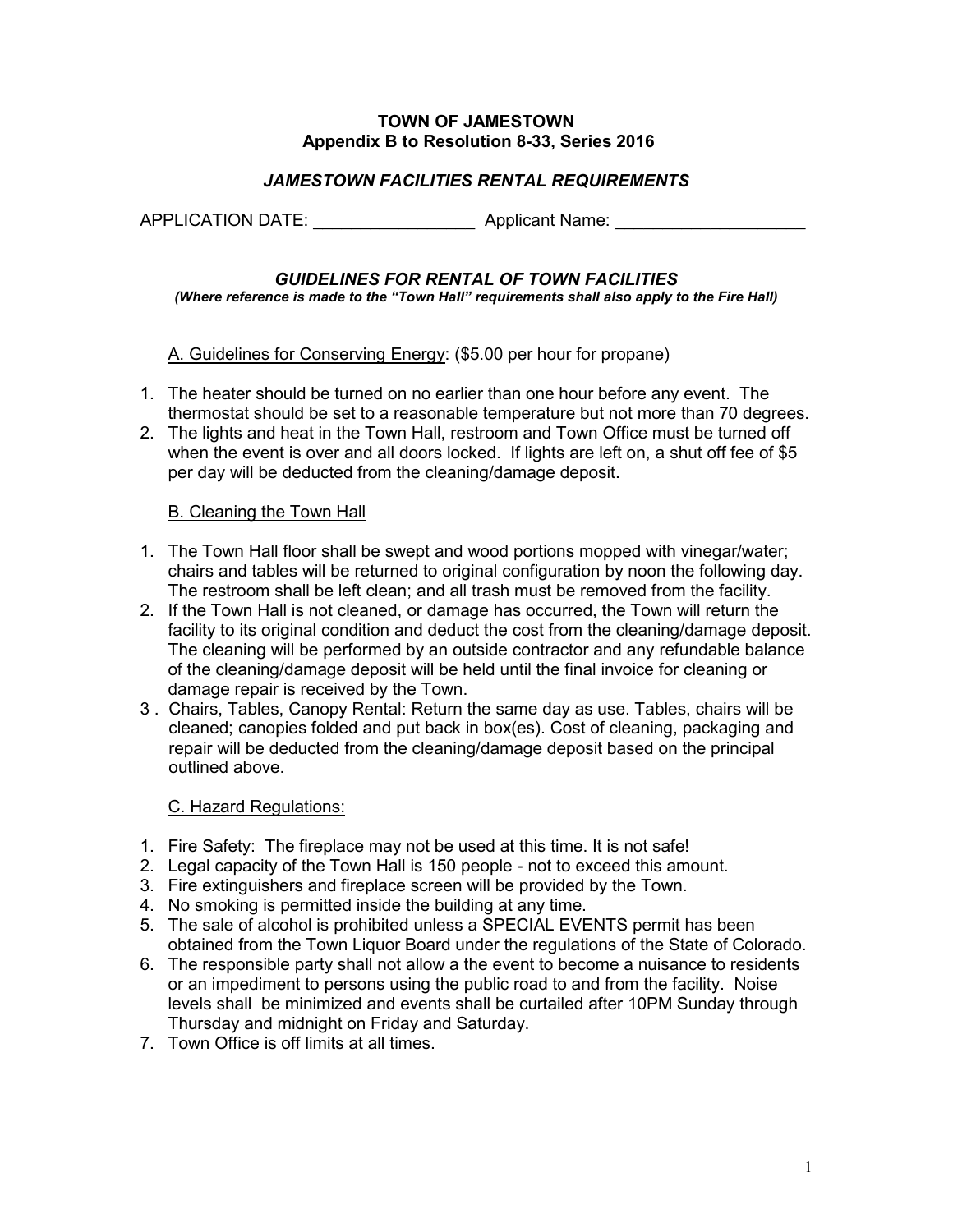# D. Applications:

- 1. Applications for the Town Hall rental are available in the Town Office and are approved by the Mayor, Town Board or Town Clerk.
- 2. Fees are collected by the Town Clerk: prior to reserving the facility. Cleaning/damage deposits are refunded when, at the sole discretion of the Town, it has been determined that the facility has been returned to it's original condition.

## E. Damages and Liability:

- 1. The Town does not provide liability coverage with this rental agreement. It is up to the applicant to provides sufficient liability coverage of apply for a one time Special Event Liability policy. The Town can arrange for it's carrier to issue such policy at the expense of the applicant. The premium must be paid at the time that the facility is reserved.
- 2. The applicant is responsible for indemnification of the Town and agrees to execute (sign) Appendix C, Indemnification agreement.
- 3. The applicant acknowledges that the scheduled event will not be covered by the Town Insurance policy or limits of liability afforded municipalities by the State of Colorado.

## Acknowledgement:

As the Responsible Agent, I will follow the Town Hall Rental Guidelines unless changes, noted below, are agreeable to the Mayor, Trustees or Town Clerk. I agree to follow all applicable laws and Town ordinances while using the facility and will provide sufficient security and oversight to protect all who may be present at the event and all who may be influenced by the event. I understand that any deviation from these guidelines without permission of the Mayor, Trustees, or Town Clerk, could result in all or a portion of the cleaning/damage deposit being withheld.

| <b>RESPONSIBLE AGENT: Signed:</b> | Date |
|-----------------------------------|------|
|-----------------------------------|------|

APPROVED BY\_\_\_\_\_\_\_\_\_\_\_\_\_\_\_\_\_\_\_\_\_\_\_\_\_\_\_\_\_\_\_\_\_\_\_\_\_\_\_\_\_\_\_\_\_\_\_\_\_\_

(Signature of Mayor, Trustee or Town Clerk)

Signature **Example 20** and the set of the set of the set of the Date:  $\Box$  Date:  $\Box$ 

Notes- (must be initialed by both parties to be valid)